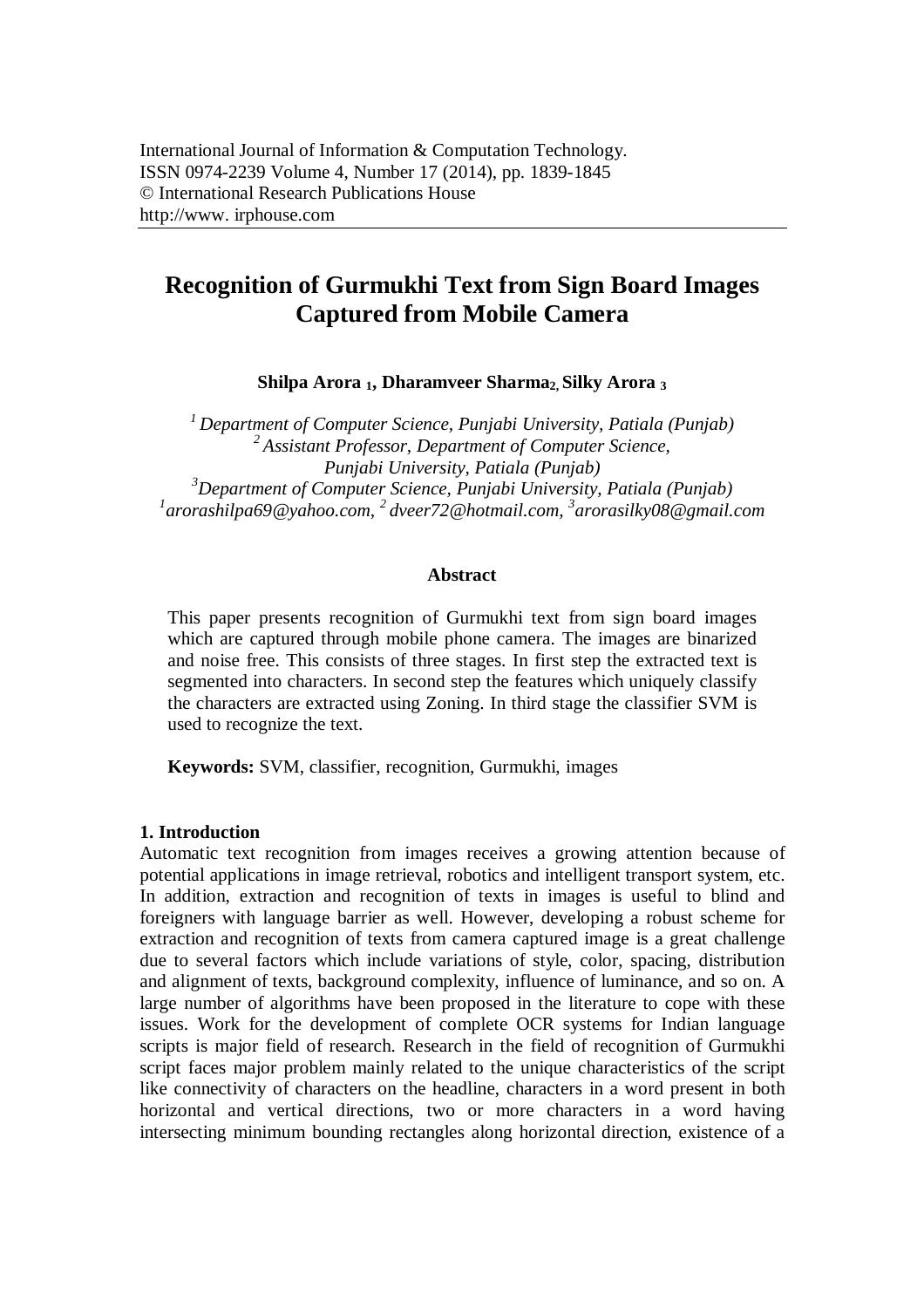large set of visually similar character pairs, multi-component characters, touching characters which are present even in clean documents and horizontally overlapping text segments. In this paper software to recognize text from sign board images has been developed. Before segmentation step the image is checked. If it is skewed it is de skewed by rotating the image.The rest of the paper is organized like section 2 covers review of literature, section 3 elaborates objectives, assumptions and the proposed technique, section 4 covers results, section 5 concludes the paper and references are given at end.

#### **2. Review of Literature**

A lot of research has been done on the recognition of isolated Gurmukhi characters, resulting in number of different techniques. Chen et al. [1], presents an edge based method to recognize text from images. There are quite some relevant works on text detection reported in the literature, including overlay text location in both images and videos. Edge (gradient) and edge layout are often used. Lehal and Chandan [2], presents a Complete Machine-Printed Gurmukhi OCR System. This is the first time that a complete multi-font and multi-size OCR system for Gurmukhi script has been developed. It has been tested on good quality images from books and laser print outs and has recognition accuracy of more than 97%. Research in the field of recognition of Gurmukhi script faces major problems mainly related to the unique characteristics of the script like connectivity of characters on the headline, characters in a word present in both horizontal and vertical directions, two or more characters in a word having intersecting minimum bounding rectangles along horizontal direction, existence of a large set of visually similar character pairs, multi-component characters, touching characters which are present even in clean documents and horizontally overlapping text segments. This paper addresses the problems in the various stages of the development of a complete OCR for Gurmukhi script and discusses potential solutions. The overall system design of the Gurmukhi OCR system developed and implemented. As with most of the OCR systems, there are five main processing stages: Digitization, Pre-processing, Segmentation, Recognition and Postprocessing. Sharma and Arora [3], presents a software module to recognize isolated machine printed characters of Gurmukhi script. KNN and SVM performances are analysed in this paper. Ohya et al. [4], presents a method for recognizing characters in scene images. An image segmentation method based on local thresholding is applied and an evaluation of the gray-level differences between regions and their back ground is taken. Lim et al. [5] made a simple assumption, while detecting text, that text usually has a higher intensity than the background. They counted the number of pixels that are lighter than a predefined threshold value and exhibited a significant color difference relative to their neighborhood, and regarded a frame with a large number of such pixels as a text frame. This method is extremely simple and fast. Jhajj and Sharma [6], presents a system to recognize isolated handwritten Gurmukhi characters. Zoning and two classification methods, k-nearest neighbor, SVM (support vector machines) have been used and compared. Paper work is done by classifying image area in two classes, text and non text using SVM (support vector machine). Singh and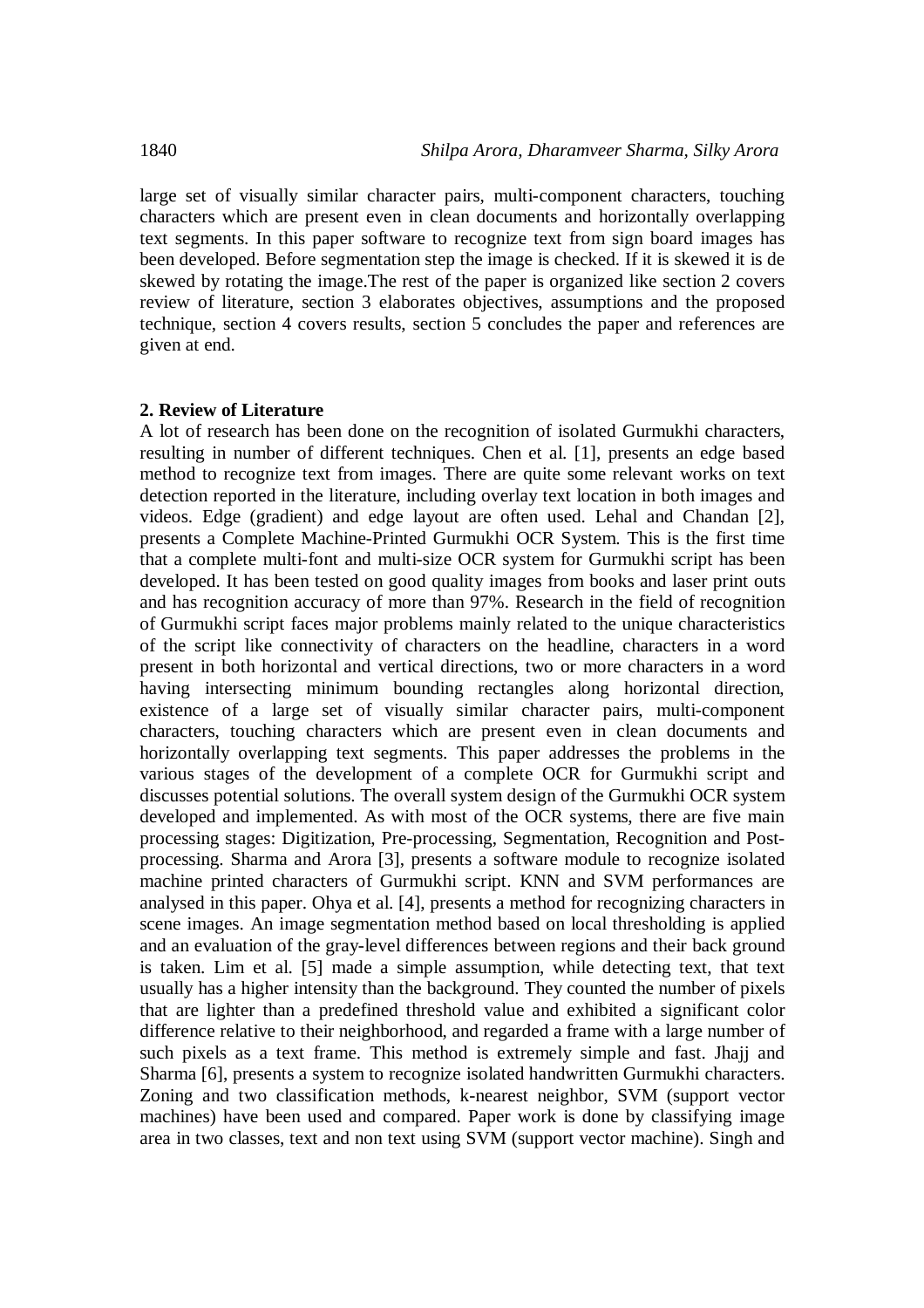Budhiraja [7], This paper presents an overview of the various O.C.R. systems for Gurmukhi which are developed for handwritten isolated Gurmukhi text. Many researchers have proposed various techniques for handwritten Gurmukhi script. Sharma and Singh [8], work was carried out to detect lines present in scanned document in handwritten Gurmukhi script. So firstly we are to find out the lines present in the document then to find words present in each line detected at the first step. Using the detected words it is to segment characters present in each word. Therefore using line detection algorithm (the first approach) lines were detected. Kaur and Josan [9], identified the features and train a model based on the feature vector which is then used to classify text and non text area in an image. This algorithm is in sensitive to text orientation the output of the text extraction algorithm is can be fed to an OCR system to recognize the contained information. The results obtained on varied set of images are compared with respect to precision and recall rates. This work is based on feature extraction and classification using SVM. Assumption is made that images are of good quality and free from noise. Wu. and Manmatha [10], The system uses a text segmentation procedure to focus attention to regions where text may occur, and then a Chip Generation module to and actual text strings within these regions. Reasonable heuristics on text strings, Such as height similarity, spacing and alignment are used in this module. Multi-scale processing is used to account for significant font size variations..

### **3. Proposed Technique**

In this paper the system to recognize Gurmukhi text from sign board images has been developed. The code has been implemented in Microsoft Visual Studio 2010.LIBSVM tool has been used for classification of extracted text.

### **3.1. Objectives of Research**

The objectives of the proposed study are outlined as follows:

- To develop a software module to recognize text of Gurmukhi script from sign board images.
- To analyze different kernels of SVM.

### **3.2. Assumptions**

There are following assumptions while developing the system

- The images are noise free.
- Images are binarized images.
- The images are collected using mobile phone cameras of different resolutions.
- Skewed images are also collected.
- Only middle zones characters are considered.
- Sihari and bihari of Gurmukhi script are recognized as kanna.
- There is no benchmark database for Gurmukhi script. Therefore own database has been used for training the software module.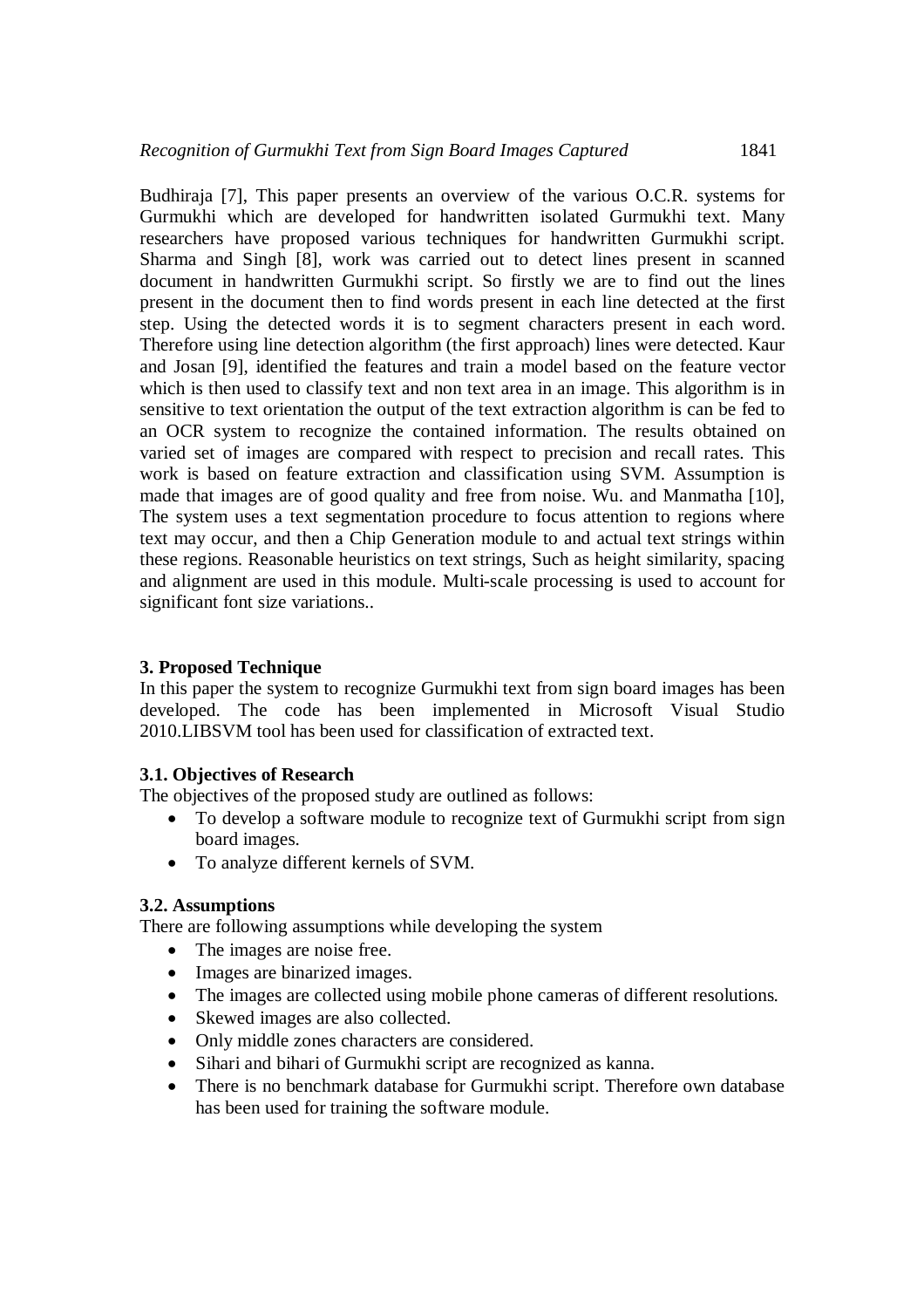## **3.3. Segmentation**

Segmentation is a technique, which partitions text into individual lines, words and characters Segmentation is of three types which are Line segmentation, Word segmentation and Character segmentation. Horizontal profiles are created for line segmentation. Vertical profiles are created for word segmentation and then characters are extracted into individual upper, middle and lower zone characters from words.

# **3.4. Classification:**

The character is classified using SVM technique. Support vector machine is a machine learning technique. An SVM classifier discriminates two classes of feature vectors by generating hyper-surfaces in the feature space, which are optimal in a specific sense that is the hyper-surface obtained by the SVM optimization is guaranteed to have the maximum distance to the nearest training examples, the support vectors. The model is trained using 7257 different images of Gurmukhi characters. In testing phase the images taken from different sign board images are used as input. The results are shown in next section.

### **4. Results**

Images are collected using mobile cameras of different resolutions. The word accuracy is found by dividing correctly recognized words with total number of words. The total numbers of words which are tested using this software are 657.Table below shows the results using different kernels of SVM.

|        |            | <b>Feature extraction   SVM kernel   Correctly recognized   Recognition accuracy</b> |        |
|--------|------------|--------------------------------------------------------------------------------------|--------|
| zoning | linear     | 607                                                                                  | 92.38% |
| zoning | polynomial | 561                                                                                  | 85.38% |

Some samples of the images which are collected using mobile phone cameras and their corresponding results are shown below. As we have assumed the characters which lies in middle zone are recognized and bihari is recognized as kanna of Gurumukhi script.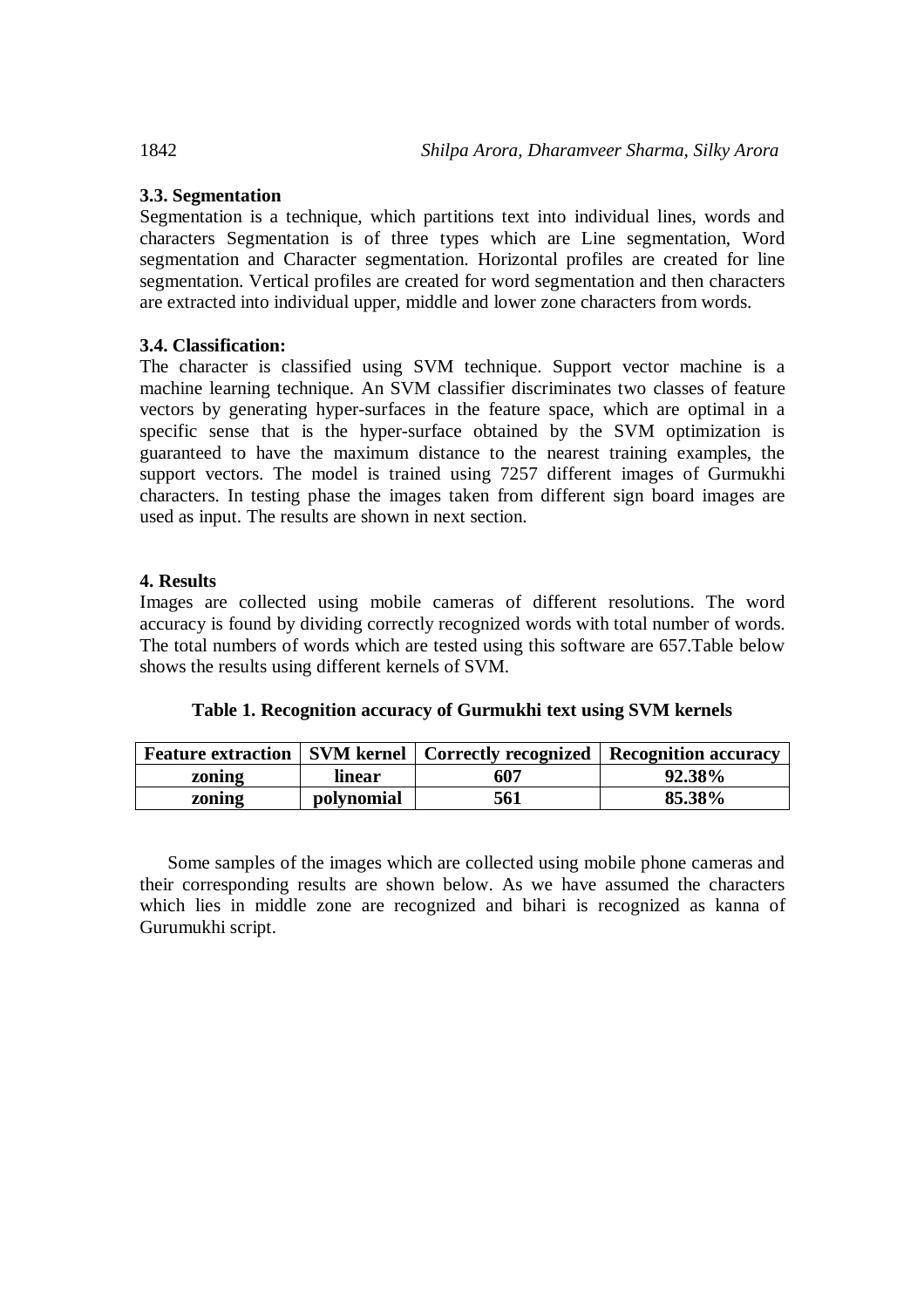

 $\overline{\mathbf{d}}$ 





**Fig 2. Result using svm linear kernel**



**Fig. 3 Test sample 2**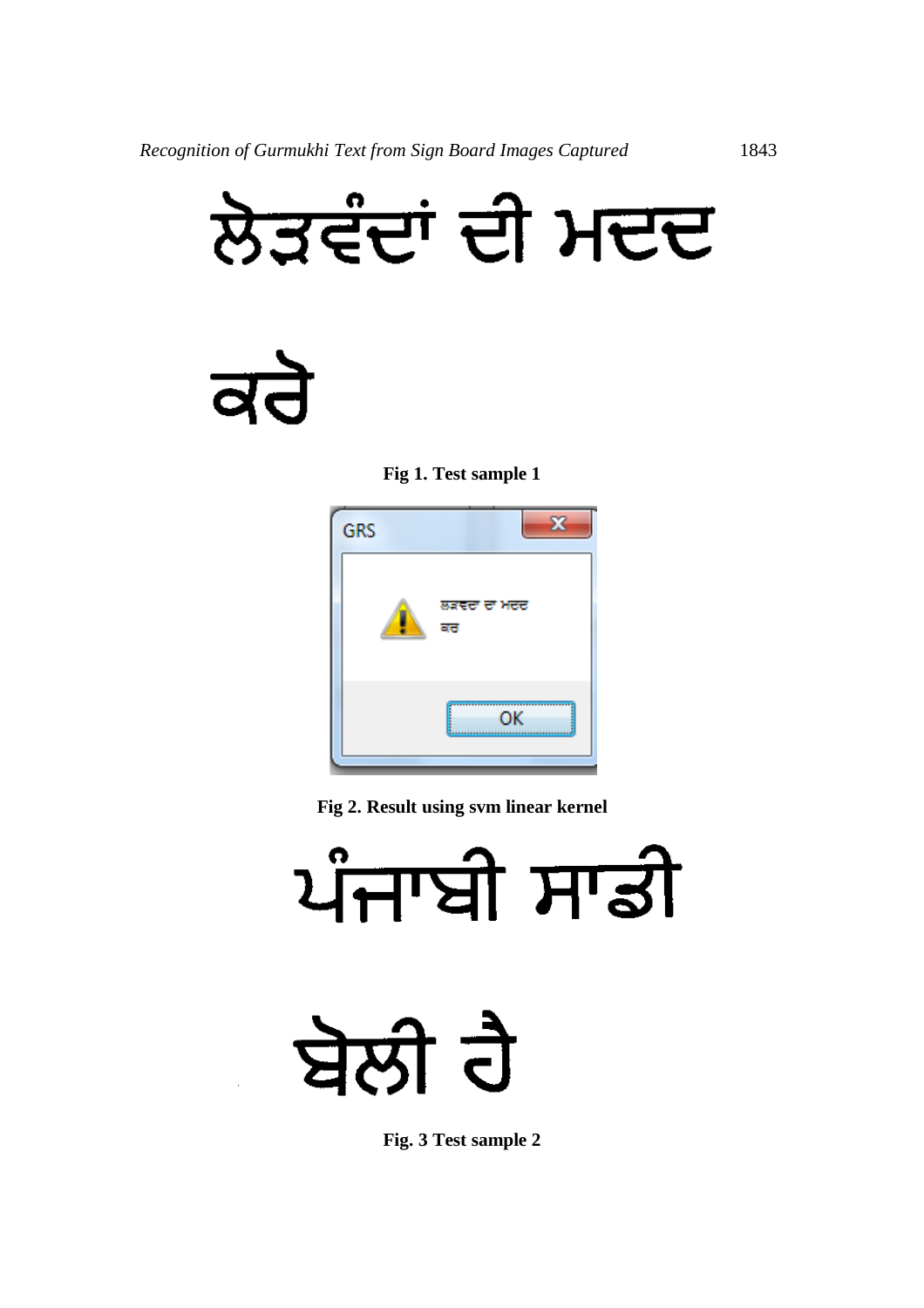

**Fig. 4 Result using SVM Polynomial kernel**

#### **5. Conclusion and Future Scope**

In this paper the software module to recognize Gurmukhi text from sign board images has been developed.Tthe extracted text is segmented into characters using projection profiles. The zoning methods is used to extract features. The SVM classifier with linear and polynomial kernels is used to recognize text. Higher accuracy is achieved with linear kernel. The work presented in this paper can be further extended by considering all upper, middle and lower zones characters of Gurmukhi script. The results can be refined in post processing.

#### **References**

- [1] Chen, X., Yang, J., Zhang, J. and Waibel, A., "Automatic Text Detection and Recognition of Signs in Natural Scene Images", IEEE Transactions on Image Processing, vol. 13, no.1, pp. 87–99, 2004.
- [2] G. S. Lehal and Chandan Singh, "A Complete Machine Printed Gurmukhi OCR System", Vivek, vol. 16, pp. 10-17, 2006.
- [3] D.Sharma and S. Arora, " Recognition of Isolated Machine Printed Characters of Gurmukhi Script Captured through Mobile Camera" in proceedings of the International Conference on Sciences, Engineering and Technical International Conference on Sciences, Engineering and Technical Innovations(IMTC), vol. 1, pp. 380-384, 2014.
- [4] J.Ohya, A. Shio, S. Akamatsu, " Recognizing Characters in Scene Images", IEEE transactions on pattern analysis and machine intelligence. vol. 16, no. 2, pp.214-220, 1994.
- [5] Lim, Y.K., Choi, S.H., and Lee, S.W., "Text Extraction in MPEG Compressed Video for Content-based Indexing", Proc. of Int. Conf. on Pattern Recognition, vol. 4, pp. 409-412, 2000.